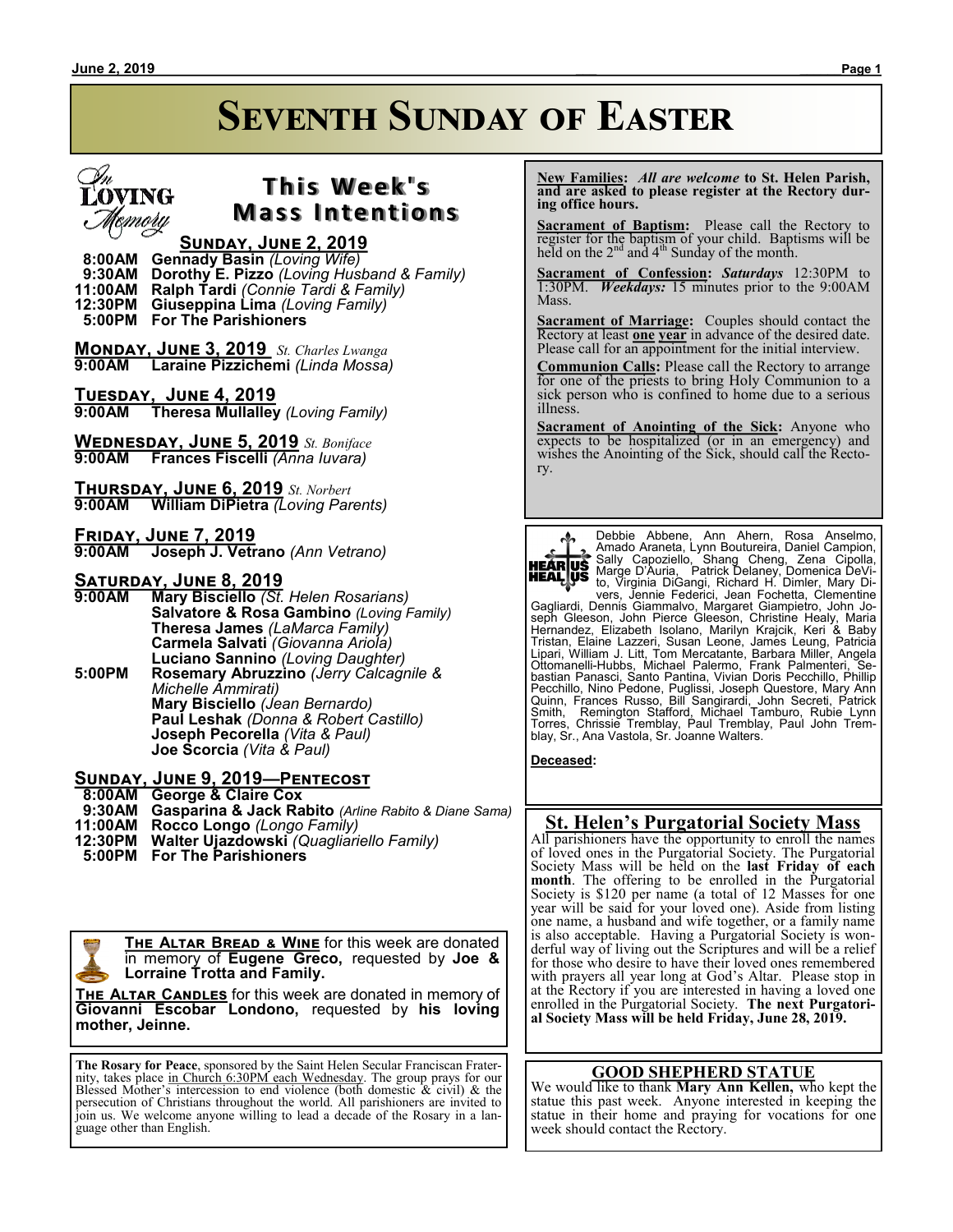

#### *Changing Lives Building Communities*

The Office of Mission "Witnesses of Mercy Program" invites you to share in God's tender mercy, as they continue to minister to those in need, **next Saturday, June 8th**

from 10AM to 2PM at the Immaculate Conception Center (7200 Douglaston Pkwy., Douglaston, NY). The guest speaker will be Sr. Josephine Daspro, CSJ. A working breakfast and light lunch will be served. For more information and/ or to register please call Deacon Andrew Mastrangelo at 718-722-6000, ext. 6458 or you may also email him at:

Andrew.Mastrangelo@ccbq.org.



### **St. Helen Intramurals Basketball Signup Dates**

7:00PM-8:00PM **Wednesday, June 5th, Thursday, June 6th Wednesday, June 12th, Thursday, June 13th**

> Games will be played weeknights Mondays - Thursdays in our gym.

> Divisions: 4th & 5th grade mixed and 6th 7th & 8th grades mixed Boys and Girls mixed

Fee is \$100.00. Once signups are done then we will do draft.

**Start date is Monday July 1st!** Game times TBD based on number of teams.

**Coaches Wanted!!!**

**For more info email sthelencyobb@gmail.com**



Parents seeking Baptism for their children *who live within the territory of St. Helen Parish* are asked to register as members of the parish before requesting an initial interview for Baptism. Registration is easily done at the parish office anytime during business hours.

 Parents seeking Baptism for their children *who live outside the territory of St. Helen Parish* are asked to obtain a letter from the parish in which they live authorizing the Baptism to take place at St. Helen.

 Initial meetings with parents seeking Baptism for their children **who have already been born** will normally take place **on the second Wednesday of each month from 7:00 –9:00PM and on the fourth Saturday of each month from 10:00AM–12:00PM.**

**Upcoming Mornings of Preparation Required Before a Baptism** (*All begin at the 11:00AM Mass and continue in the Msgr. McGinness Room)*: **June 9 & 23 — July 14 & 28 .**

**Upcoming Schedule for Baptisms** (*All begin at 2:00PM)*: **June 9 & 23 — July 14 & 28 .**

**Please call 718-738-1616 for more information and/or to schedule an appointment.**

**St. Helen's Support Group for the Physically Challenged**  meets the first and third Wednesday of every month at 1:30PM in the Rectory meeting room. All are invited. For further information please call Joan at (718) 848-9173.



*St. Helen will share in the profits! For each car, truck or van, running or not, The Society of St. Vincent de Paul will give back to our Church \$50/\$100 per vehicle. Call The Society today if you have a vehicle to donate!*



**The Rosary Ministry Society** would like to thank the following vendors for their donations to our Annual Communion Breakfast. Your donations help to make our event very successful**. We urge all parishioners to frequent these businesses!**

Ace Hardware All American Bagel & Barista Co Brother's Italian Grocery Store Bruno Ristorante Cam'arino Salon Cross Bay Chemist Cross Bay Diner Crossbay Seashell Fish Market DiVino Pizzeria Restaurant Esquire Diner Fresco Gourmet Market Gino's Pizzeria & Restaurant Healthbay Natural Foods Heavenly Florist



Howard Park Drive in Cleaners J.V. Carter Co. Inc. Kids 'n Shape La Villa Pizzeria & Restaurant Lenny's Clam Bar & Restaurant Marlowe Jewelers Prima Pasta & Café Saffron Restaurant Sugar Bun Café Twist It Top It Wines & Spirits of Howard Beach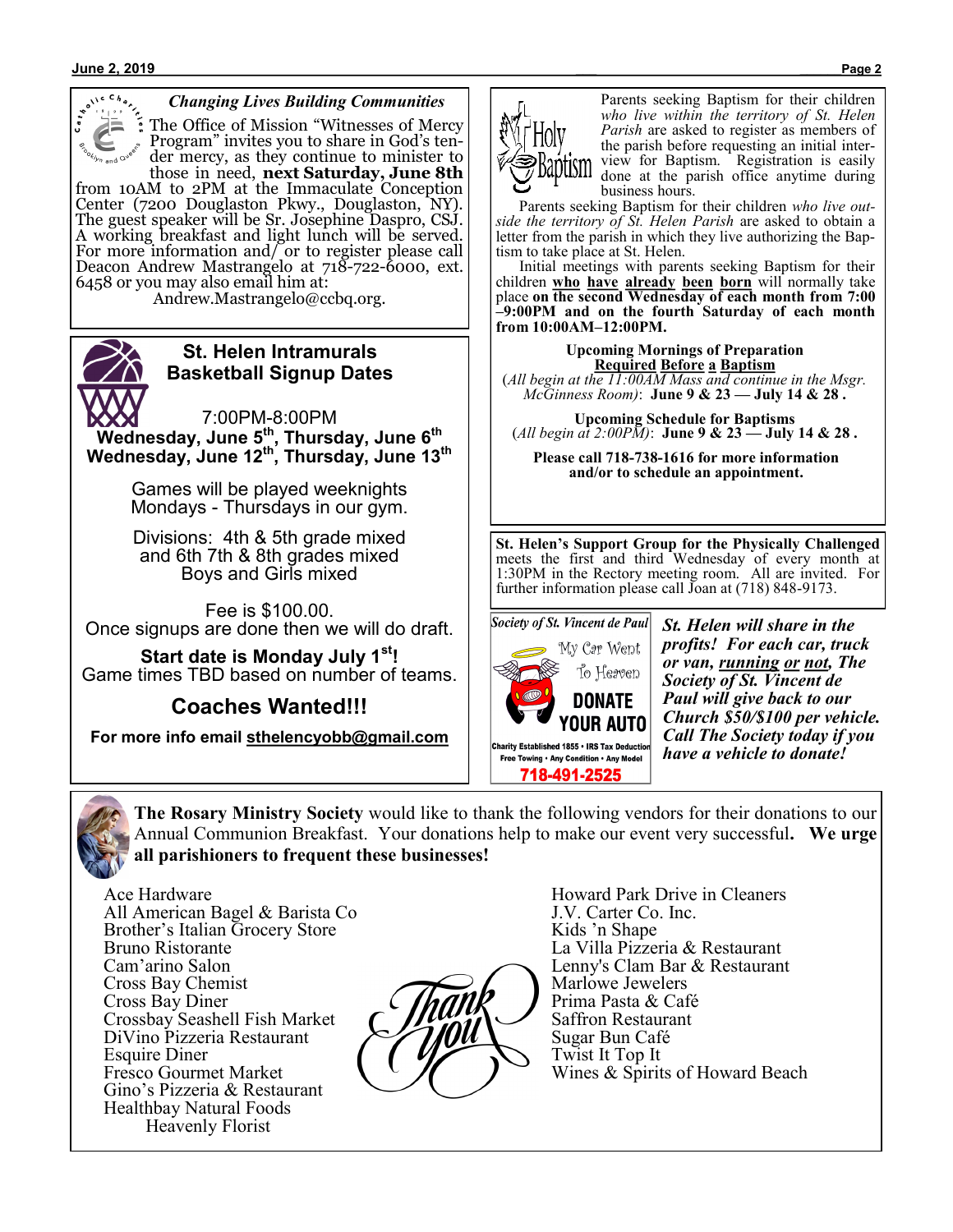## **IN COOPERATION WITH NORTHEAST ROAD SAFETY**

### **St. Helen' Parish Presents**

### **THE 6-HOUR NYSDMV-APPROVED POINT AND INSURANCE REDUCTION COURSE (Defensive Driving Course)\***

Sponsored by American Safety, Inc. (#028)

## **Saturday June 29, 2019 10:00AM – 4:00PM**

In the Msgr. McGinness Room at the Rectory

Benefits:

- 1. Successful completion of the Course provides a 10% reduction in liability and collision insurance rates for 3 consecutive years. (Individual completing the Course must be the principal operator of the insured vehicle in order to be eligible for reduction.)
- 2. Reduction of 4 moving violation Points from your driver's license record.
- 3. Refreshes your knowledge of driving with time-tested safe driving tips and an overview of New York State vehicle and traffic laws.

Class includes several movies and breaks.

The fee for the Course is \$50.00. (Any checks should be made out to 'Northeast Road Safety') To pre-pay and reserve a seat for the Class please complete form below and submit form & registration fee to Rectory office (718 738-1616). Same-day registration allowed if openings are available. Please arrive by 9:45AM.

All licensed New York State drivers welcome.

\*AMERICAN SAFETY'S COURSE HAS BEEN APPROVED BY THE NEW YORK STATE DEPARTMENT OF MOTOR VEHICLES FOR POINT AND INSURANCE REDUCTION.

|                 | <b>REGISTRATION FORM FOR 6-HOUR NEW YORK DEFENSIVE DRIVING CLASS</b><br>Saturday June 29, 2019 10AM-4:00PM in the Msgr. McGinness Room at the Rectory |
|-----------------|-------------------------------------------------------------------------------------------------------------------------------------------------------|
| Name:           |                                                                                                                                                       |
| !Address:       |                                                                                                                                                       |
| City:           | State:<br>Zip Code:                                                                                                                                   |
| $!$ Tel/Cell #: | Email:                                                                                                                                                |
|                 | Amount Enclosed: \$                                                                                                                                   |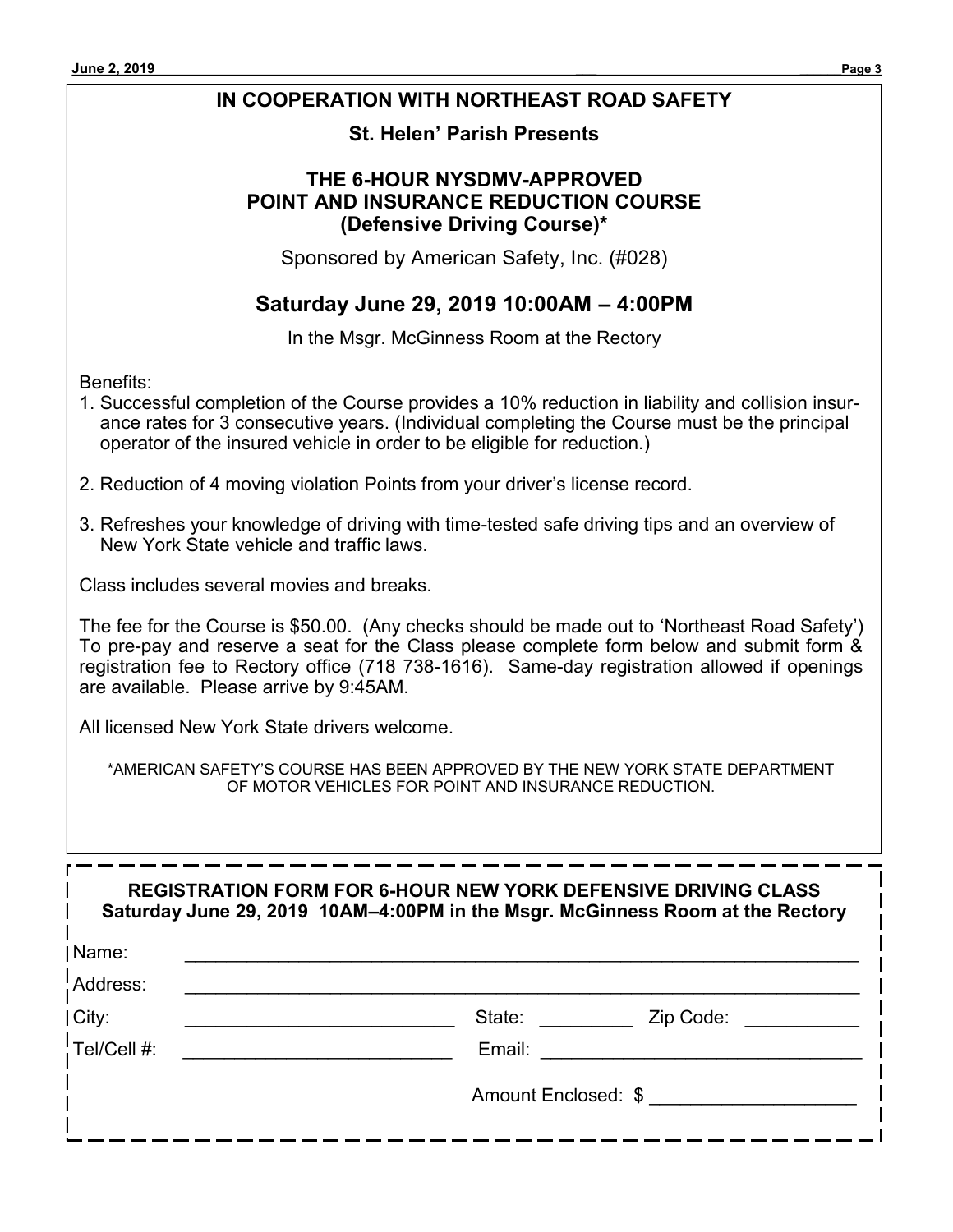**In the Spirit of St. Vincent de Paul**

**St. Helen Parish Presents CELEBRATE LIFE!**

> *A parish Collection for Women & Children in Need*

# **At All Masses This Weekend: JUNE 1 & 2, 2019**

# **Requested Donations:**

- **Household Items for Women's Shelters:**Paper towels, tissues, soaps, **Scott** Toilet Tissue Only, Febreeze, Lysol, bleach, Soft Scrub w/bleach, Fabuloso cleaner, 409 All-Purpose cleaner, Glad Force Flex kitchen bags, Swiffer Wet & Dry refills, detergent.
- **Bed & Bath:** Baby shampoo, baby wash, baby wipes, hooded towels, receiving blankets, pacifiers, rattles.
- **Baby Clothing:** (Sizes 3-24 months): short sleeve onesies, outfits, stretchies.
- **Boys & Girls Summer Clothing:** All Sizes. Most needed: 3T & Size 6.
- **Diapers:** All Sizes. Most needed: Newborn, 1 & 5.
- **Strollers** (lightweight models & umbrella strollers) **Please Note: WE ARE NOT ACCEPTING cribs, car seats, pack-&-plays, or furniture of any kind! We ask that you please do not bring these items, as WE CANNOT TAKE THEM!**
- **Gift Cards** (Target, CVS, TD Bank cards, Old Navy).
- **Monetary donations are always appreciated! (***Envelopes available at doors***).**

*All donations will be sent to Women's Shelters and Mother/Child Support Facilities PLEASE BE AS GENEROUS AS POSSIBLE—THANK YOU!*